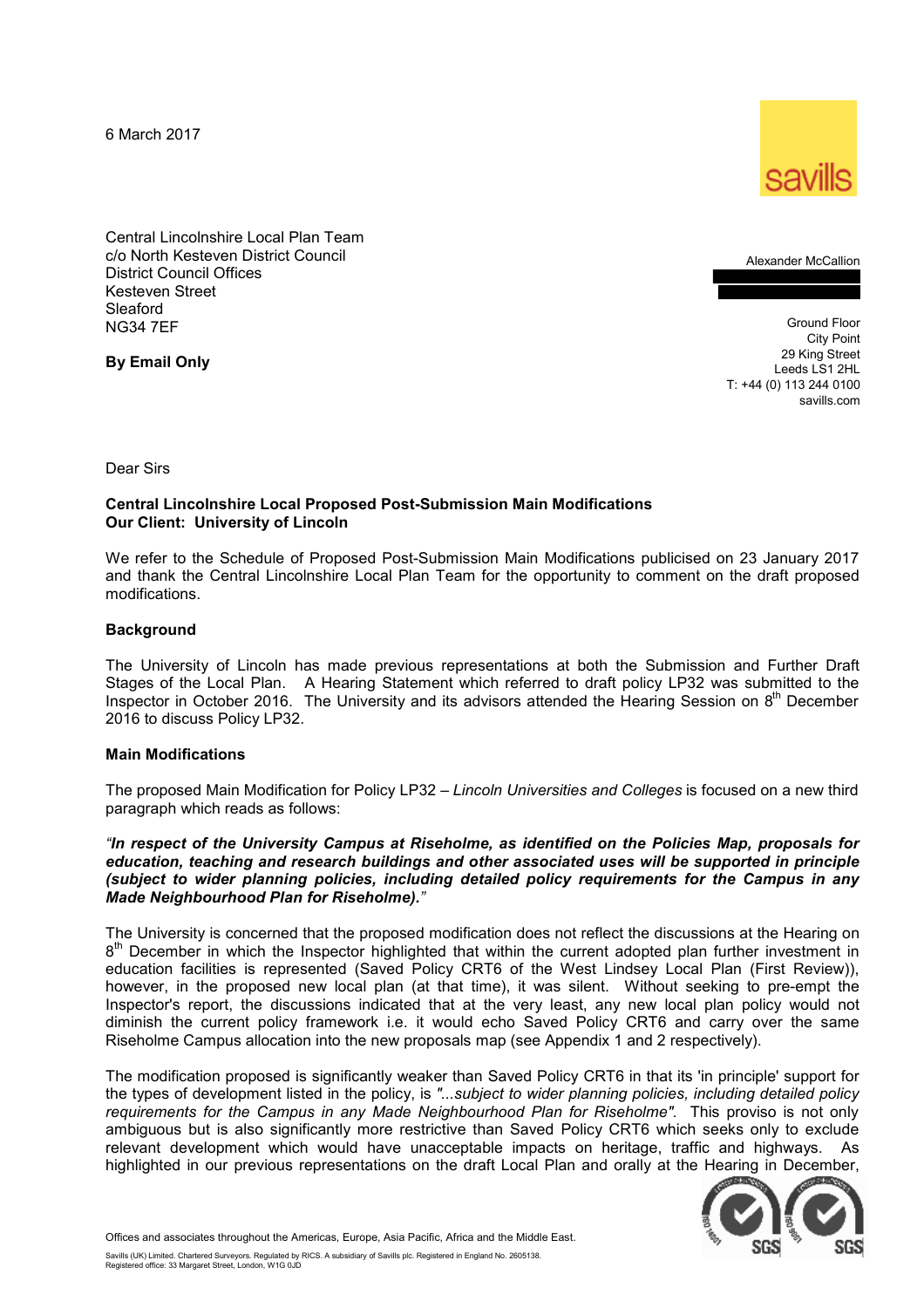

failure to provide a robust policy framework for the University's expansion will undermine investor confidence and consequently weaken the Plan's economic strategy, of which the University is a recognised driver. We have made a number of representations seeking support for a mixed residential/education allocation at the Riseholme Campus and do not seek to reiterate these here however, if the draft Local Plan is adopted with the proposed modification to policy LP32, we have serious concerns about its negative impacts on the University's plans for growth.

We therefore respectfully request that a new third paragraph is refined to reflect the deficiencies discussed at the Hearing as follows (i.e. carry over CRT6 into the new plan):

*Within the Riseholme Park Campus as defined on the Proposals Map development proposals involving the expansion/alteration of existing educational uses will be permitted provided that:* 

- *i) The development is of appropriate scale with regard to its setting and would not have an adverse effect on the character and appearance of the open countryside, the setting of Listed Buildings or the setting of the Historic Park and Garden and Scheduled Ancient Monuments;*
- *ii) The development would not have a detrimental effect on highways safety;*
- *iii) The development would not have a detrimental effect on residential amenity by reason of noise and traffic.*

We also have serious concerns about the draft Policies Map. The Modification refers to the University Campus at Riseholme, *'as identified on the policies map'* however, the policies map simply shows the extent of the Registered Park and Garden and Green Wedge which goes a significant way beyond the extent of the built campus core. Indeed, much of the land to the north is protected from development, and the land to the south of Riseholme Hall includes a Scheduled Ancient Monument and Medieval Village and so it is not clear to the decision maker where education related development should be focussed (i.e. the current built core).

Unlike policy CRT6 as identified on the 2006 Proposals Map which very clearly defines the extent of the developed campus core (see Appendix 2), reference to the draft Policies Map is confusing and ambiguous to which part of the campus it refers.

On this basis, the University objects to the lack of any amendment to the draft Central Lincolnshire Local Plan Policies Map. An amendment is fundamental in offering the decision maker absolute clarity during the Plan Period.

# **Riseholme Neighbourhood Plan**

The proposed modification relies heavily on the Made Riseholme Neighbourhood Plan. It is not the role of a Neighbourhood Plan to set Strategic Planning Policy rather, it is to interpret the strategic policies of an adopted Local Plan. An allocation and supporting policy definition within LP32 will provide the stratrategic policy direction for the Plan Period. To rely on a Neighbourhood Plan to set strategic policy is contrary to NPPF and therefore unsound.

Government guidance confirms that a neighbourhood plan can be developed before, after or in parallel with a Local Plan, but the law requires that it must be in general conformity with the strategic policies in the adopted Local Plan for the area. It is accepted that a neighbourhood plan is not tested against the policies in an emerging Local Plan. However, we question the appropriateness of making reference to the Riseholme Neighbourhood Plan in the draft Local Plan on the basis that if adopted, a number of the policies within it will be superseded by the draft Local Plan e.g. Riseholme is proposed to be deleted from the settlement hierarchy of LP2 as it does not fit the criteria to be listed as a 'small settlement' and Riseholme would be deleted from LP4 as a result of modification to LP2.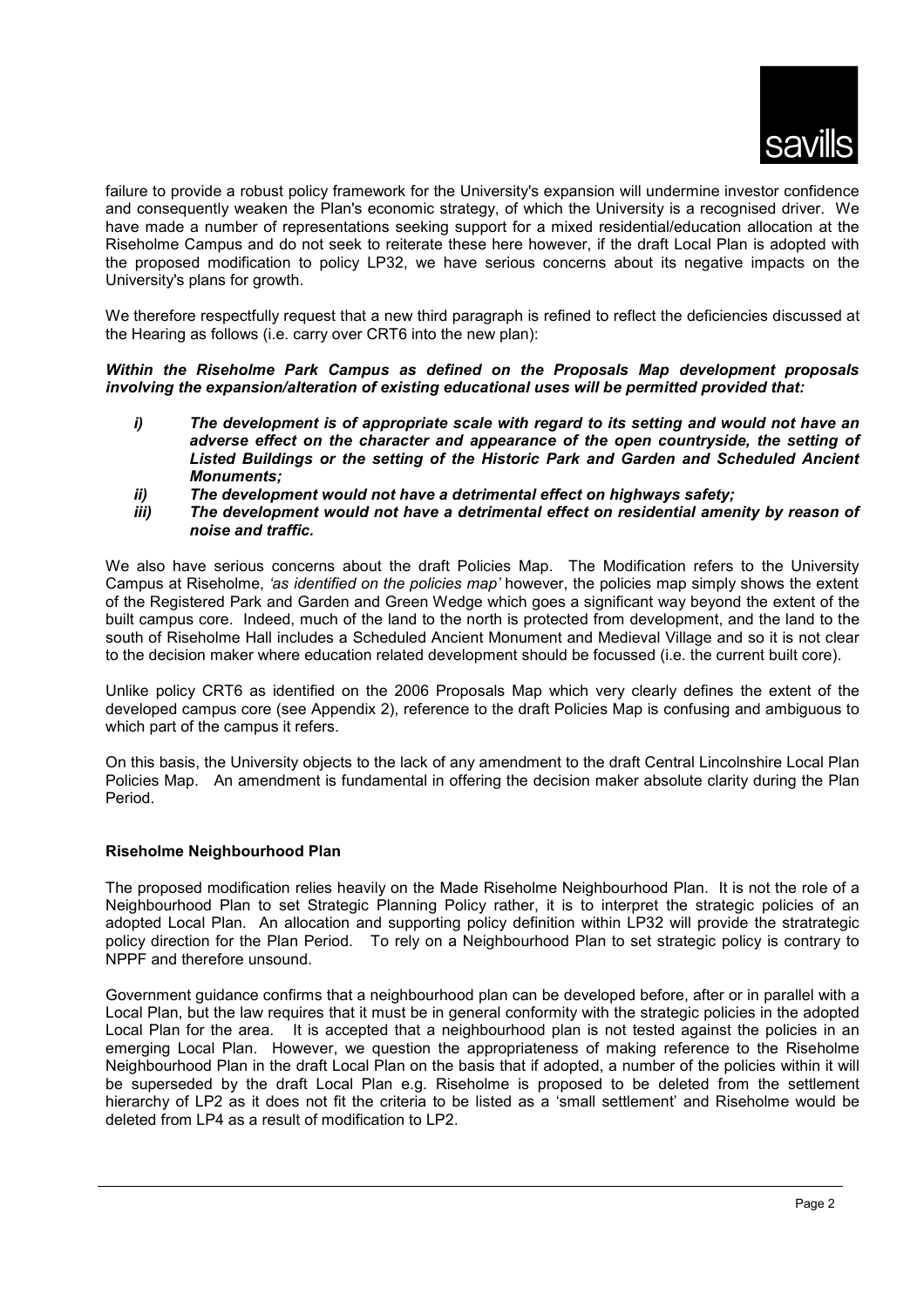

Given the importance of the Riseholme Campus, as previously acknowledged by Saved Policy CRT6 of the save West Lindsey Local Plan (2006), at the very least a similar allocation with supporting policy text should be carried over to the new Plan as discussed on  $8<sup>th</sup>$  December 2016.

The University appeals to the Inspector to assist in ensuring the Local Plan offers a robust policy position for continued investment in education facilities at Riseholme over the Plan Period.

Yours sincerely



**Alexander McCallion** 

Director for and on behalf of Savills (UK) Limited;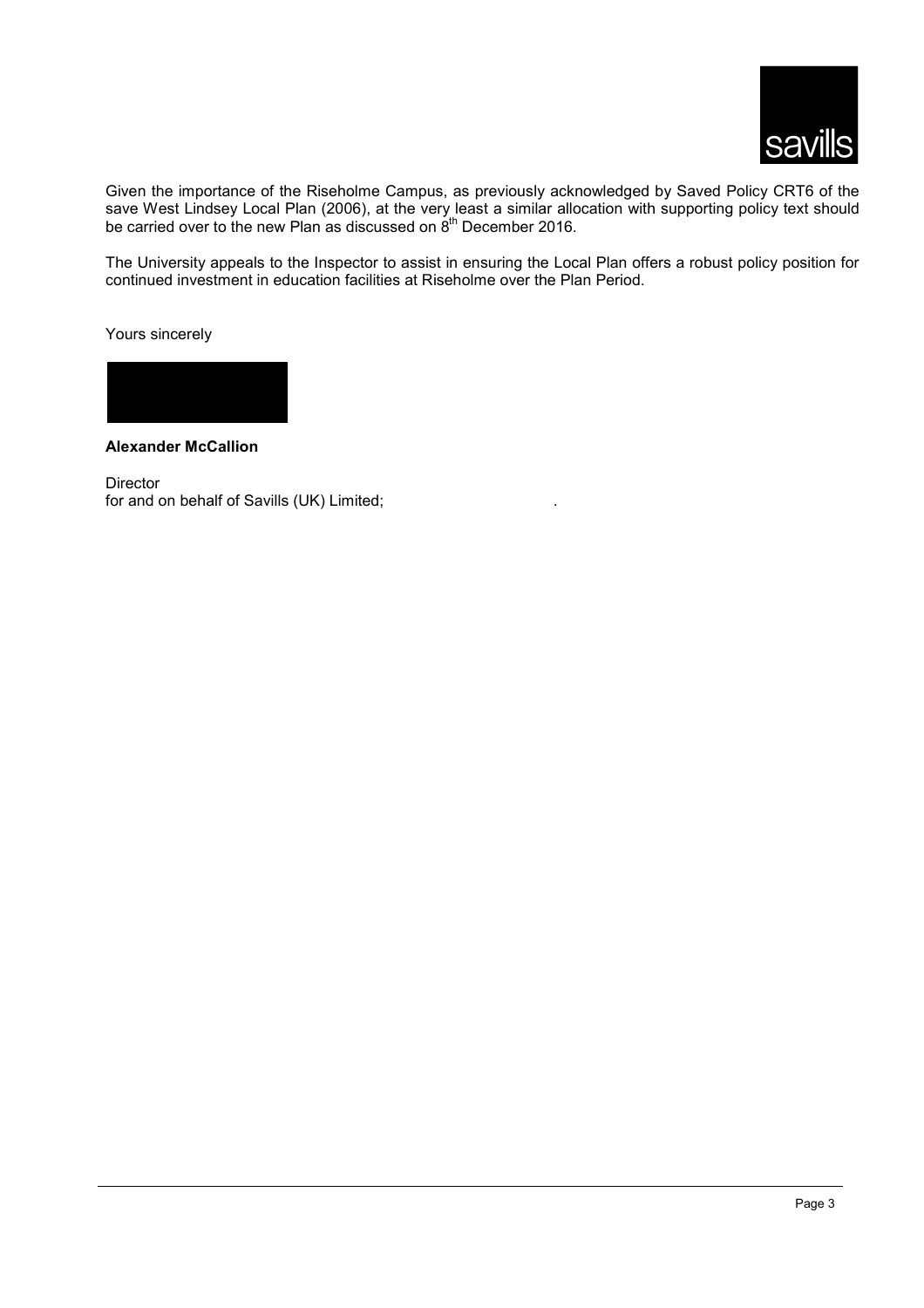

# **Appendix 1**

#### MAJOR FACILITIES WITHIN THE DISTRICT - RISEHOLME PARK UNIVERSITY CAMPUS

4.21 Riseholme Park is the University of Lincoln's rural campus where it provides amongst others the agricultural, horticultural and equestrian related courses. The University has developed it into an important educational facility for the County.

#### POLICY CRT 6 - RISEHOLME PARK CAMPUS (UNIVERSITY OF LINCOLN)

Within the Riseholme Park Campus as defined on the Proposals Map development proposals involving the expansion/alteration of existing educational related uses will be permitted provided that

i. The development is of oppropriate scale with regard to its settings and would not have an adverse effect on the character and appearance of the open countryside, the setting of Listed Buildings or the setting of the Historic Park and Cardenand Scheduled Ancient Monuments;

ii The development would not have a detrimental effect on highway safety;

iii. The development would not have a detrimental effect on residential amenity by reason of noise and traffic.

#### **JUSTIFICATION**

4.22 Riseholme Park campus has become an important educational facility in the District. The expansion or improvement of this educational facility would be a benefit to the District and the County as a whole

4.23 This campus-style site is located in the open countryside, this policy is required to set a context for development proposals for the site. The site is also identified as a historic park and garden by Linglish Heritage and therefore requires more careful consideration when development is proposed in order to ensure the character and setting of all of the historical and cultural assets of the site are not harmed.